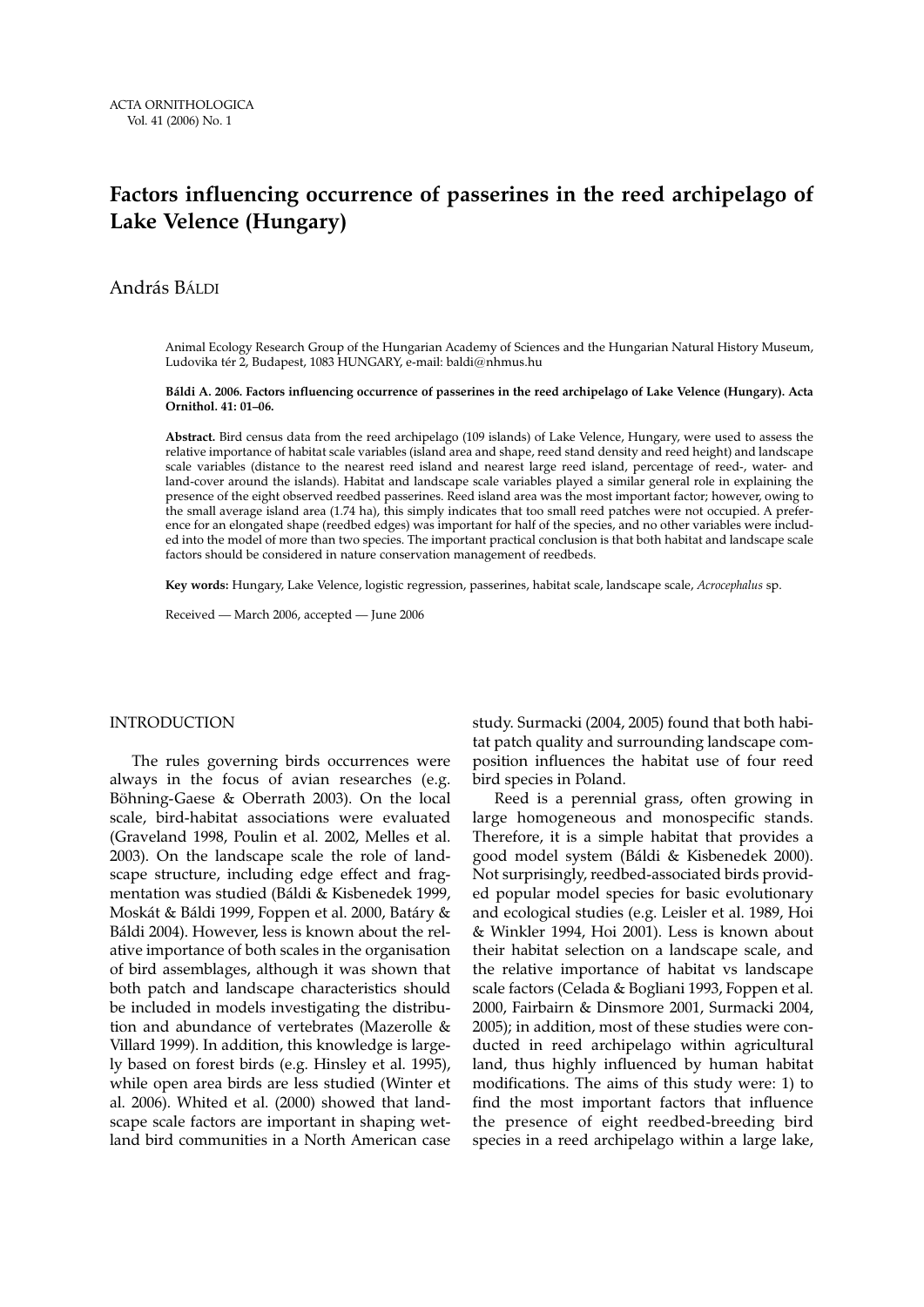# **Griffon Vulture** *Gyps fulvus* **food shortages in the Ebro Valley (NE Spain) caused by regulations against Bovine Spongiform Encephalopathy (BSE)**

Alvaro CAMIÑA<sup>1</sup> & Eugenio MONTELÍO<sup>2</sup>

1Eurasian Griffon Vulture Working Group (EGVWG), Apartado de correos 339, 28220 Majadahonda, Madrid, SPAIN, e-mail: acamia@vodafone.es 2Auditores Medioambientales NATURA S. L., Francisco de Vitoria 19 3° Of. Izda, 5008 Zaragoza, SPAIN

Camiña A., Montelío E. 2006. Griffon Vulture *Gyps fulvus* food shortages in the Ebro Valley (NE Spain) caused by reg**ulations against Bovine Spongiform Encephalopathy (BSE). Acta Ornithol. 41: 07–13.**

**Abstract.** Livestock farms in the mid-Ebro Valley were regularly monitored for carcass disposal and food availability before and after the carcass removal programme was established. At the same time Griffon Vulture censuses were carried out. During 2004 vultures fed almost exclusively on pigs. Since 2005 carcasses have not been available for vultures, but griffon numbers using the area have remained roughly the same. Most of the vultures previously present were nonbreeding birds, which probably increased their chances of survival by feeding far from the breeding colonies. Since the inception of the carcass removal programme, the situation has reversed, with adults now outnumbering immature birds. The establishment of carcass removal programmes all over Spain could affect the stability and future evolution of Griffon Vulture populations. To ensure a proper conservation policy for vulture species, scientific research is urgently needed in other areas before management measures are implemented.

**Key words:** Griffon Vulture, *Gyps fulvus*, foraging, food, intensive farming, BSE

Received — Febr. 2006, accepted — June 2006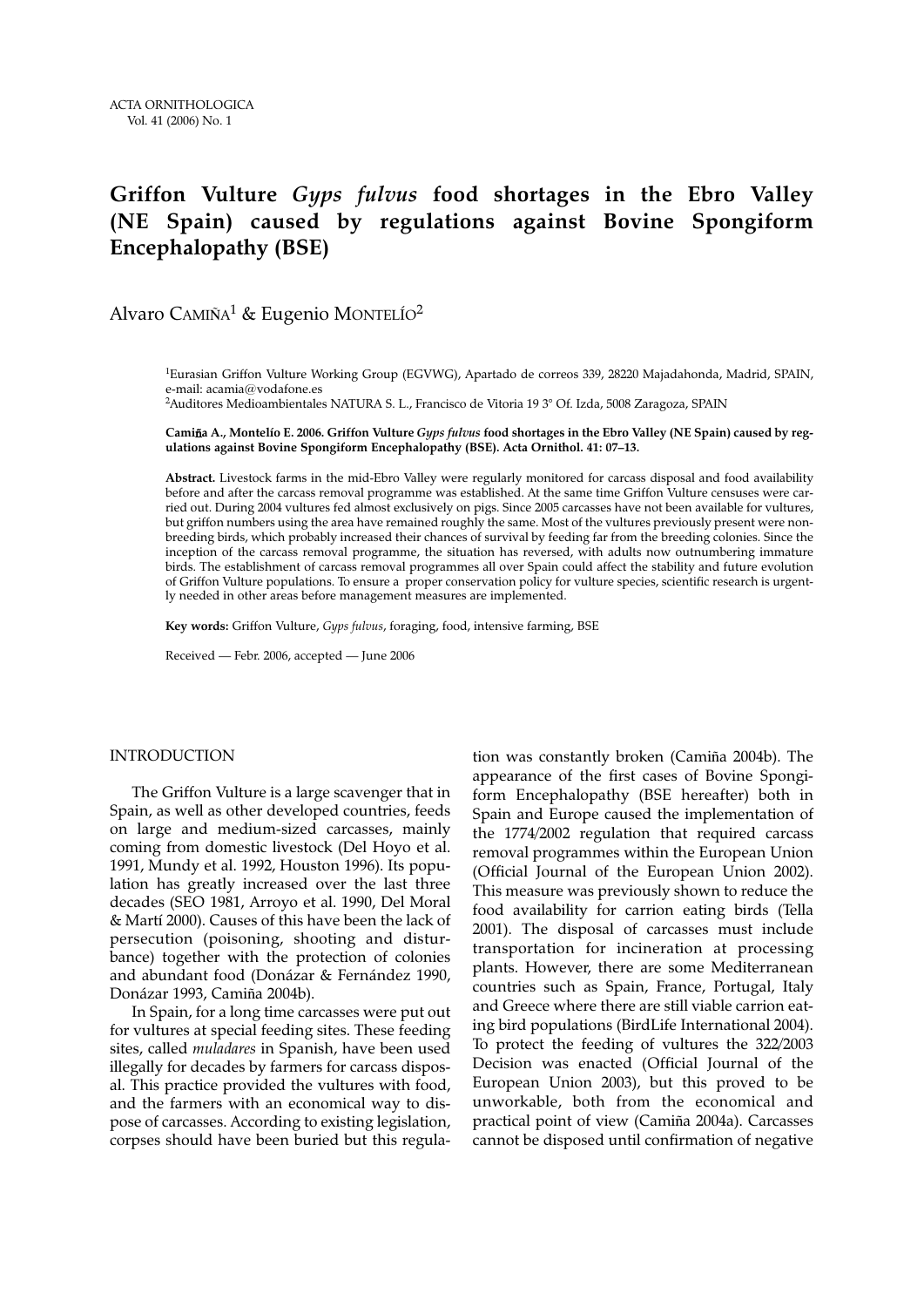## **Impact of weather on partial loss of nestlings in the Red-backed Shrike** *Lanius collurio* **in eastern Poland**

### Artur GOŁAWSKI

Department of Zoology, University of Podlasie, Prusa 12, 08–110 Siedlce, POLAND, e-mail: artgo1@ap.siedlce.pl

#### **Goławski A. 2006. Impact of weather on partial loss of nestlings in the Red-backed Shrike** *Lanius collurio* **in eastern Poland. Acta Ornithol. 41: 15–20.**

**Abstract.** The influence of ambient temperature and rainfall on the size of partial losses in broods of the Red-backed Shrike was studied in the extensive agricultural landscape of eastern Poland in 1999–2003. Nestlings were divided into two age classes: up to the 5<sup>th</sup> day after hatching and the 6–10<sup>th</sup> day of life. The entire period of the nestlings' stay in the nest  $(1-10<sup>th</sup>$  day of life) was also considered. The ambient temperature did not influence the size of losses at either stage of the nestling life. Rainfall affected the size of nestling losses in the periods when they were 6–10 and 1–10 days old. The influence of rainfall explained only 11% of nestling losses. Thus, one should expect some factors other than weather conditions to cause partial losses in Red-backed Shrike broods in the study area, at least in seasons with an average pattern of air temperature and rainfall. Among such factors, the structure of territories variation in food abundance should undoubtedly be considered.

**Key words:** Red-backed Shrike, *Lanius collurio*, weather conditions, rainfall, partial losses, fledging success

Received — March 2006, accepted — May 2006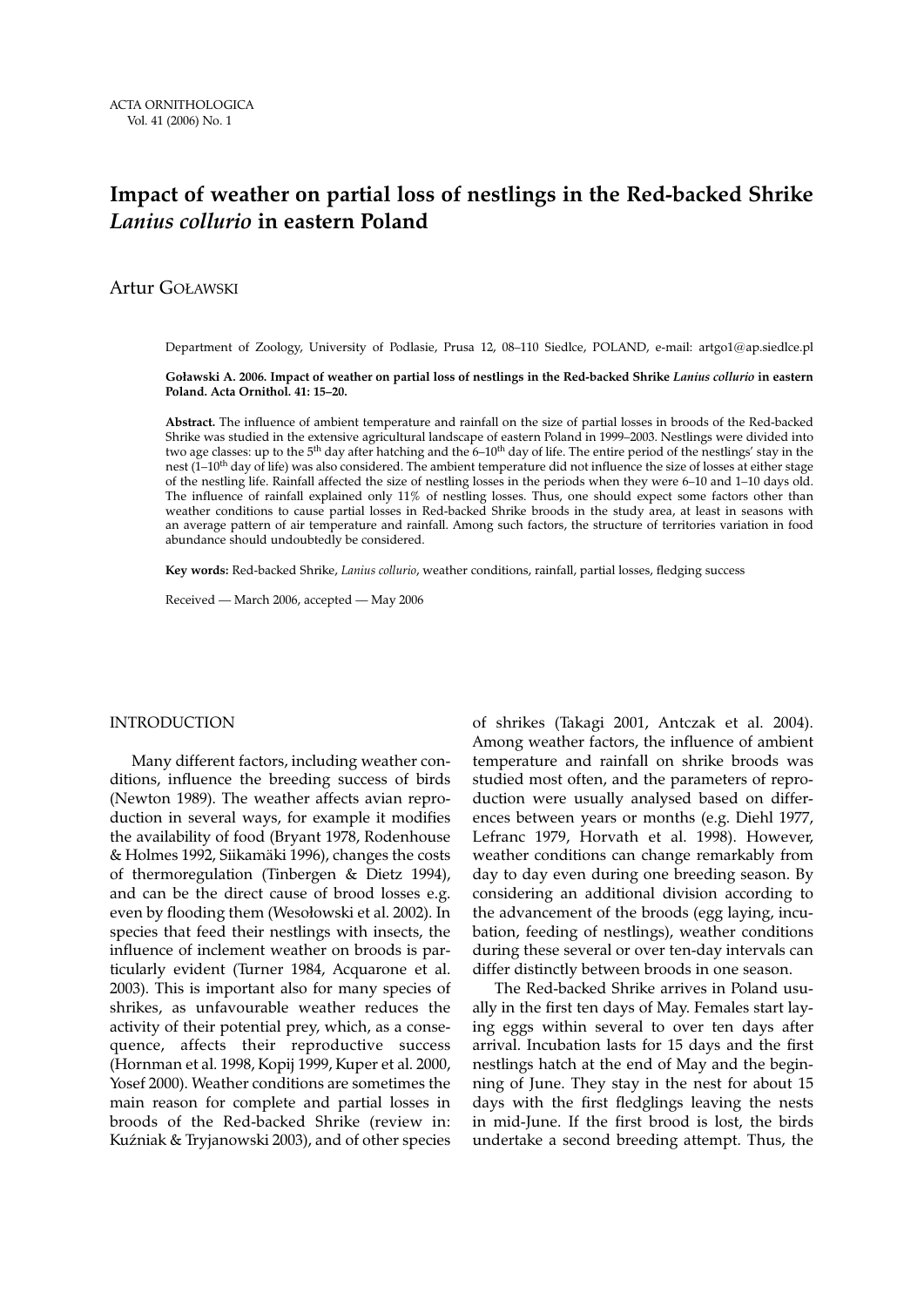# **Nest sites of Great Spotted Woodpeckers** *Dendrocopos major* **and Middle Spotted Woodpeckers** *Dendrocopos medius* **in near-natural and managed riverine forests**

Ziemowit KOSIŃSKI<sup>1</sup>, Paweł KSIT<sup>2</sup> & Aleksander WINIECKI<sup>1</sup>

<sup>1</sup>Institute of Environmental Biology, Department of Avian Biology and Ecology, Adam Mickiewicz University, Umultowska 89, 61-614 Poznań, POLAND, e-mail: zkosinsk@main.amu.edu.pl 23 Maj 17, 62-310 Pyzdry, POLAND

#### **Kosiński Z., Ksit P., Winiecki A. 2006. Nest sites of Great Spotted Woodpeckers** *Dendrocopos major* **and Middle Spotted Woodpeckers** *Dendrocopos medius* **in near-natural and managed riverine forests. Acta Ornithol. 41: 21-32.**

**Abstract.** The main goals of this study were to determine whether woodpeckers differ in nest-site selection between near-natural old-growth forests protected for ca. 50 years and managed forests. Great Spotted Woodpeckers preferred oaks as nest sites, but Middle Spotted Woodpeckers selected dead trees as well as live ashes and oaks. It was found that the degree of silviculture did not affect the preference for tree species between long-term protected and managed areas in either *Dendrocopos* species. However, the share of ashes as nesting trees for Middle Spotted Woodpeckers was distinctly smaller in managed stands. In primeval *Quercus-Fraxinus-Ulmus* riverine forests ashes are thought to have played an important role as a nest-site for this species. In unmanaged forests both woodpeckers nested in trees of a larger diameter, at a nearly twofold higher rate than in managed stands. Nest-height was influenced by tree diameter. However, these relationships varied between the two woodpecker species, in relation both to the type of management and to the tree species, and were the most pronounced in Middle Spotted Woodpeckers nesting in ashes in near-natural stands. The type of management did not affect the placements of nest-holes in relation to tree condition, state of tree stump and condition of the wood in either species. However, in comparison to the near-natural forests, both species excavated holes more frequently than expected in tree-trunks in the managed stands. The results of the present work suggest a convergence of some nest-site characteristics in managed forests.

**Key words:** nest-site selection, riverine forests, stand structure, forest management, nest-site convergence

Received — Jan. 2006, accepted — June 2006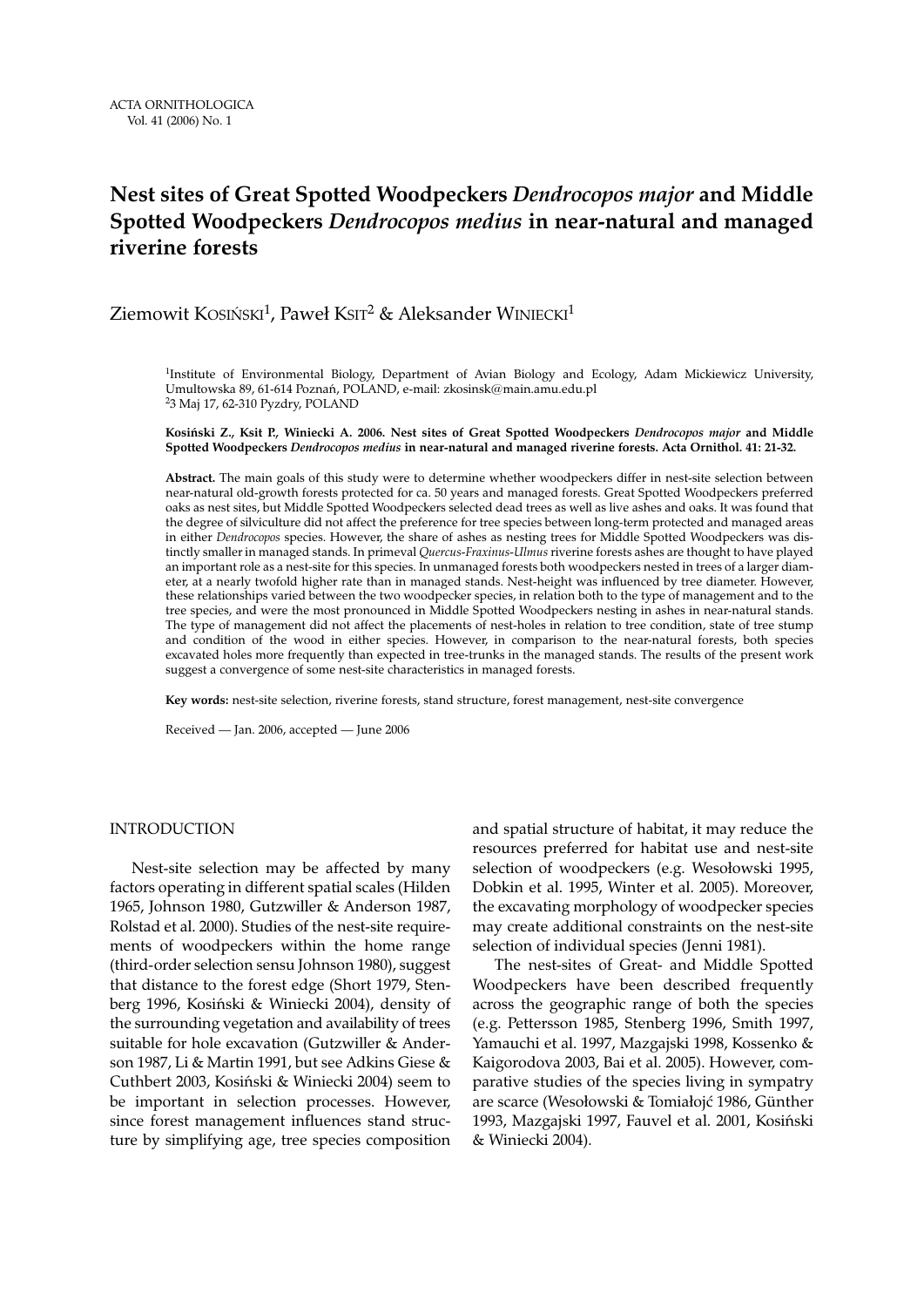# **Reaction to playback and density estimations of Syrian Woodpeckers** *Dendrocopos syriacus* **in agricultural areas of south-eastern Poland**

### Jerzy MICHALCZUK & Monika MICHALCZUK

Department of Agrobiology and Environmental Protection, University of Rzeszów, Rejtana 16C, 35–959 Rzeszów, POLAND, e-mail: jurmich@univ.rzeszow.pl, momich@univ.rzeszow.pl

#### **Michalczuk J., Michalczuk M. 2006. Reaction to playback and density estimations of Syrian Woodpeckers** *Dendrocopos syriacus* **in agricultural areas of south-eastern Poland. Acta Ornithol. 41: 33–39.**

**Abstract.** The numbers and density of Syrian Woodpeckers were estimated in a synanthropic environment in an area of 238 km<sup>2</sup> in SE Poland during 2003–2005. The combined cartographic method together with voice stimulation (playback) was used during the study. The birds' reaction to the playback was also assessed. It was found that the woodpeckers reacted most strongly to voice stimulation in March and April, which led to a high rate of discovering breeding sites during this period. During the breeding period (May-June) the birds reacted less strongly to playback, which significantly decreased our ability to find their territories. The woodpeckers most often reacted to vocal provocation by drumming and emitting alarm calls, which permitted rapid confirmation of the birds' presence in their territories. During the three years of the study, respectively 29, 41 and 35 Syrian Woodpecker breeding pairs were confirmed, giving a mean density of 1.2-1.7 pairs/10 km<sup>2</sup> for the entire study area, and 13.8-19.5 pairs/10 km<sup>2</sup> calculated for the area of optimal habitat, such as orchards, tree lines and the scattered tree growth associated with human settlements (21 km<sup>2</sup>). The densities noted are among the highest found in both Poland and Europe.

**Key words:** Syrian Woodpecker, *Dendrocopos syriacus*, number of pairs, density, agricultural landscape, playback stimulation

Received — Jan. 2006, accepted — May 2006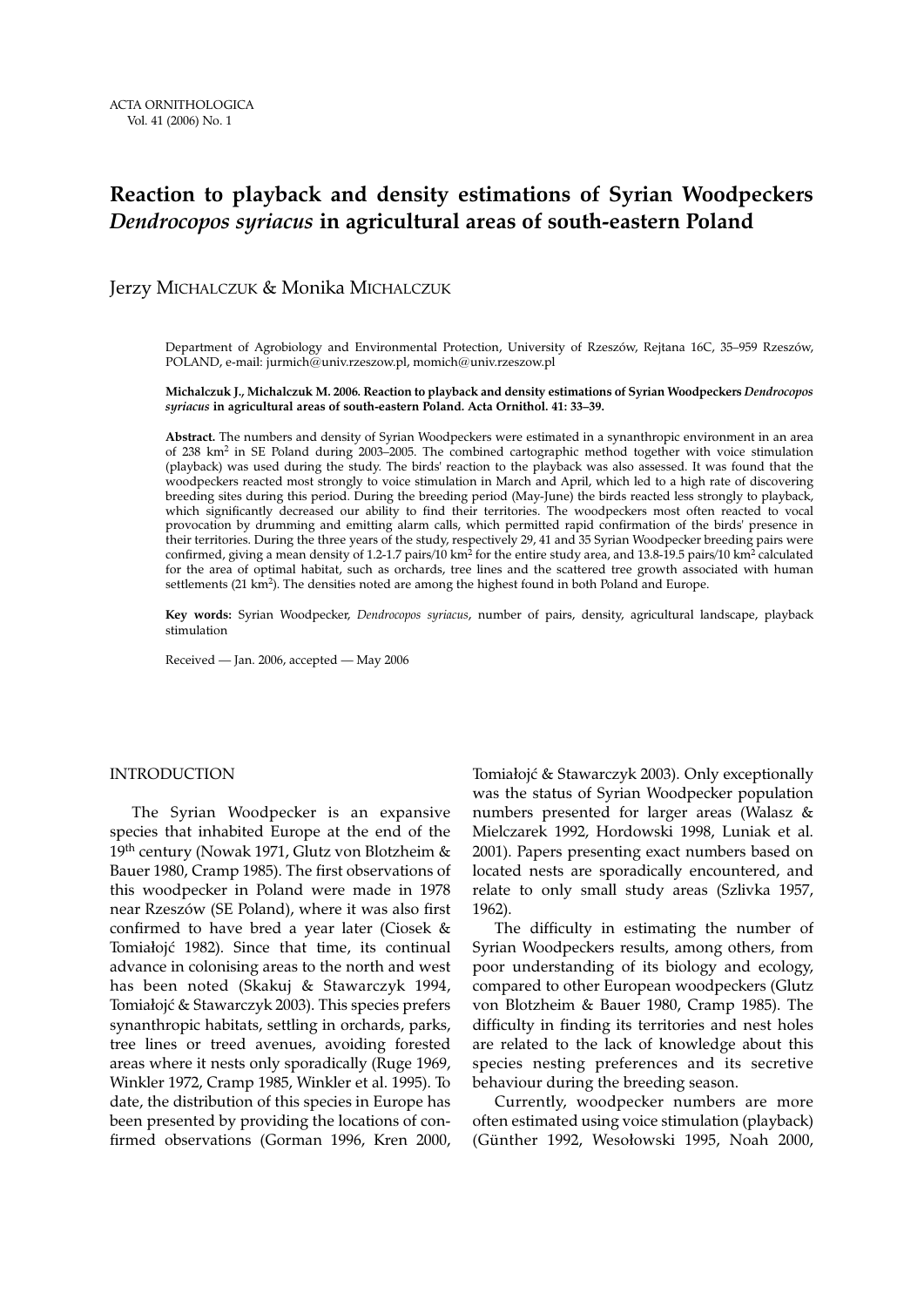## **Habitat selection and winter food resources of the Water Pipit** *Anthus spinoletta* **in south-western Poland**

Grzegorz ORŁOWSKI

Department of Agricultural Bases for Environmental Management, Agricultural University of Wrocław, pl. Grunwaldzki 24, 50–363 Wrocław, POLAND, e-mail: orlog@poczta.onet.pl

#### **Orłowski G. 2006. Habitat selection and winter food resources of the Water Pipit** *Anthus spinoletta* **in south-western Poland. Acta Ornithol. 41: 41–48.**

**Abstract.** In winter 2004/2005, 1532 Water Pipits were recorded during 37 censuses carried out along an established route on a sewage farm flooded with wastewater (Wrocław, SW Poland). Single birds were seen in nearly 39% of all 299 encounters, while the largest concentrations, between 16–28 individuals, accounted for 9%. 78% of all birds were observed on meadows flooded with communal wastewater. The remaining ones stayed around irrigation ditches  $(n = 172, 11.5\%)$ , sedimentation basins  $(n = 88, 5.9\%)$  and reedbeds  $(n = 72, 4.8\%)$ . The mean size of the Water Pipit concentration was largest on the meadows (mean  $\pm$  SE = 6.54  $\pm$  0.50 individuals) and smallest at the sedimentation basins (mean =  $1.44 \pm 0.14$ ). In this winter season (December-first half of March), rainfall enlarged numbers of birds to forage on the meadows, and the thickness of the snow cover was positively correlated with bird abundance at the sedimentation basins. The dominant available prey items inhabiting the warm wastewater were Diptera larvae (96%), 88% of which belonged to the genus *Eristalis*. The mean (± SD) invertebrate biomass was highest in the basin sediments  $(1.03 \pm 1.14 \text{ g/dm}^3)$  of deposits), and lowest on the flooded meadows  $(0.20 \pm 0.37 \text{ g/dm}^3)$  of deposits). The results point to the significance of the artificial environmental conditions created by warm sewage water, which enable the birds to remain largely independent of the weather and thus to overwinter in a cold region of central Europe.

**Key words:** Water Pipit, *Anthus spinoletta*, sewage deposits, Dipteran larveae, *Eristalis* sp., flocking behaviour, weather conditions, winter

Received — March 2006, accepted — May 2006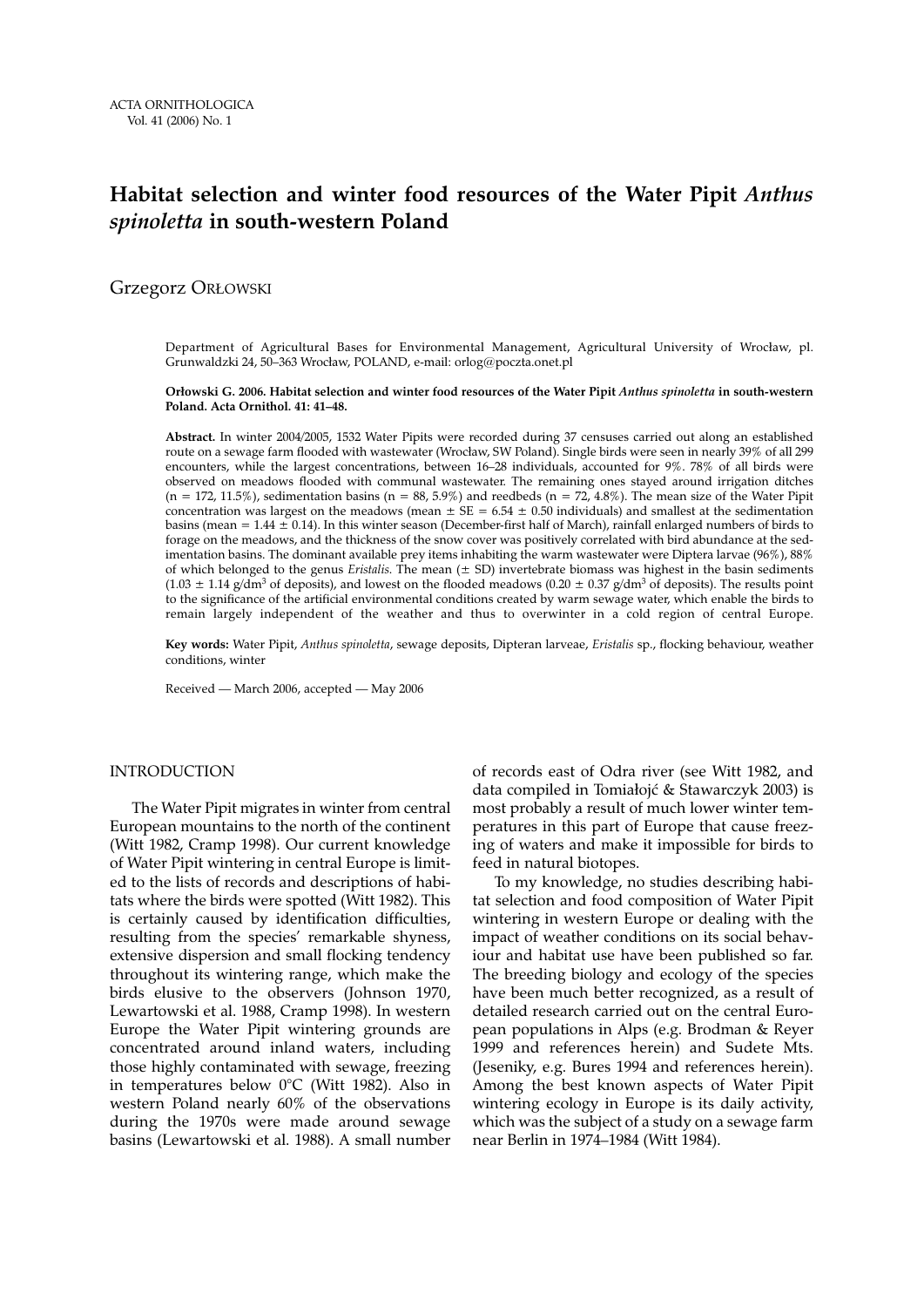# **Species richness of breeding birds at a landscape scale: which habitat type is the most important?**

### Piotr Skórka<sup>1</sup>, Rafał MARTYKA<sup>1</sup> & Joanna D. Wójcik<sup>2</sup>

1Institute of Environmental Sciences, Jagiellonian University, Gronostajowa 7, 30–387 Kraków, POLAND, e-mail: skorasp@poczta.onet.pl, martyka@eko.uj.edu.pl

2Institute of Systematics and Evolution of Animals, Polish Academy of Sciences, Sławkowska 17, 31–016, Kraków, POLAND, e-mail: wojcik@isez.pan.krakow.pl

#### **Skórka P., Martyka R., Wójcik J. D. 2006. Species richness of breeding birds at a landscape scale: which habitat type is the most important? Acta Ornithol. 41: 49–54.**

**Abstract.** The aim of the study was to compare different habitat types according to species richness and estimate their value for total species richness at a landscape level. The study was carried out in the years 1995–2001 in the Tarnów region (1400 km<sup>2</sup>, S Poland). All bird species were classified according to broadly defined breeding habitat type. Four main, easily distinguishable habitat types were specified: forests (18% of the area), open areas (70%), wetlands (1%) and anthropogenic areas (11%). Birds were classified as habitat specialists if they bred in only one habitat type, or as habitat generalists, if they bred in two or more habitat types. Altogether, 151 species nested in the study area, and a total of 87 species were habitat specialists. There were statistically more endangered species (so called "losers") among the habitat specialists than in the habitat generalists' group. Habitat specialists were also statistically less abundant than habitat generalists. The following numbers of species were recorded in the specific habitats: forests — 70, open areas — 75, wetlands — 61, anthropogenic areas — 46. Among these, the percentages of habitat specialists were the following: forests — 41.4%, open areas — 18.7%, wetlands — 52.5%, anthropogenic areas — 26.1%. It was found that the numbers of species inhabiting the various habitat types differed from the number to be expected on the basis of their area. This was especially apparent in the case of wetlands, which constituted only a small part of the total area, but as many as 32 species (21.1% of all) occurred only there. For conservation purposes, wetlands appear to play the most important role in shaping species richness in the landscape studied here. However, each habitat type contained some species that were not noted in other habitats.

**Key words:** biodiversity, birds, habitat selection, landscape scale, regional studies, wetlands

Received — Jan. 2006, accepted — June 2006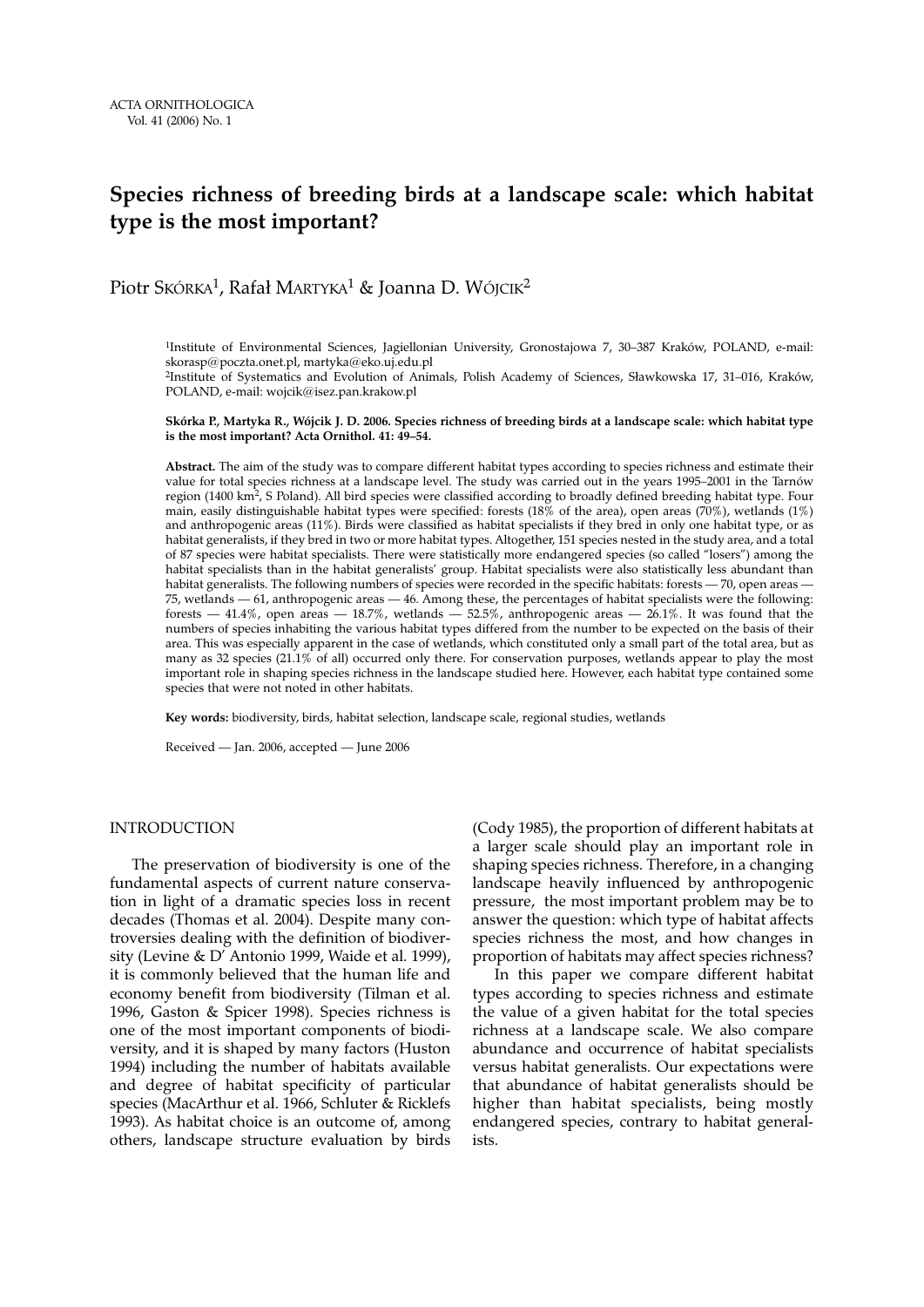# **Breeding bird community of a primeval temperate forest (Białowieża National Park, Poland) at the beginning of the 21st century**

### Tomasz WESOŁOWSKI<sup>1</sup>, Patryk ROWIŃSKI<sup>2</sup>, Cezary MITRUS<sup>3</sup> & Dorota CzESZCZEWIK<sup>3</sup>

1Department of Avian Ecology, Wrocław University, Sienkiewicza 21, 50-335 Wrocław, POLAND, e-mail: tomwes@biol.uni.wroc.pl

2Department of Forest Protection and Ecology, SGGW, Nowoursynowska 159, 02-776 Warszawa, POLAND 3Department of Zoology, University of Podlasie, Prusa 12, 08-110 Siedlce, POLAND

#### **Wesołowski T., Rowiński P., Mitrus C., Czeszczewik D. 2006. Breeding bird community of a primeval temperate forest (Białowieża National Park, Poland) at the beginning of the 21st century. Acta Ornithol. 41: 55–70.**

**Abstract.** The 2000–2004 results of the mapping technique censuses carried out in permanent plots situated in three types of old-growth primeval BNP stands (ash-alder riverine, oak-hornbeam, mixed coniferous) are presented and compared with data gathered in the same plots in the late 1990s. These data supplement earlier observations in the BNP and extend the long-term set of data on the breeding bird numbers there to a 30-year uninterrupted series (1975–2004). Most community parameters, such as the composition of breeding avifauna, the species richness, and the make-up and cumulative share of dominants, have remained basically unchanged. The overall bird density has increased by 8–20% in different plots; in 2001 it reached the highest level within the 30-year study period. The increase was due to parallel increases in numbers of several species, widely differing in their nesting sites, food requirements and migratory habits — during this period 14 of the 26 most numerous species attained their highest numbers in the 30-year study period. Since numbers increased simultaneously in all the plots, the density differences across habitats remained the same, from the highest densities in riverine stands at the forest edge (up to 149 p/10 ha), through oak-hornbeam stands, to the lowest densities in the coniferous stands (54–56 p/10 ha). In most cases the numerical increases could not be attributed to changes in local environmental factors, such as food resources, or to detectable changes in habitat structure. The apparent lack of a relationship between the changes in bird numbers and the local situation suggests that factors acting on a larger scale (beyond the study area) could have been involved. Despite the directional changes in bird abundance observed in the Białowieża Forest, its breeding bird assemblage, when compared with the amplitude of changes recorded over the same period in other areas and habitats, stands out as an example of remarkable stability.

**Key words:** bird community stability, primeval forest, long-term study, species richness, community structure

Received — March 2006, accepted — June 2006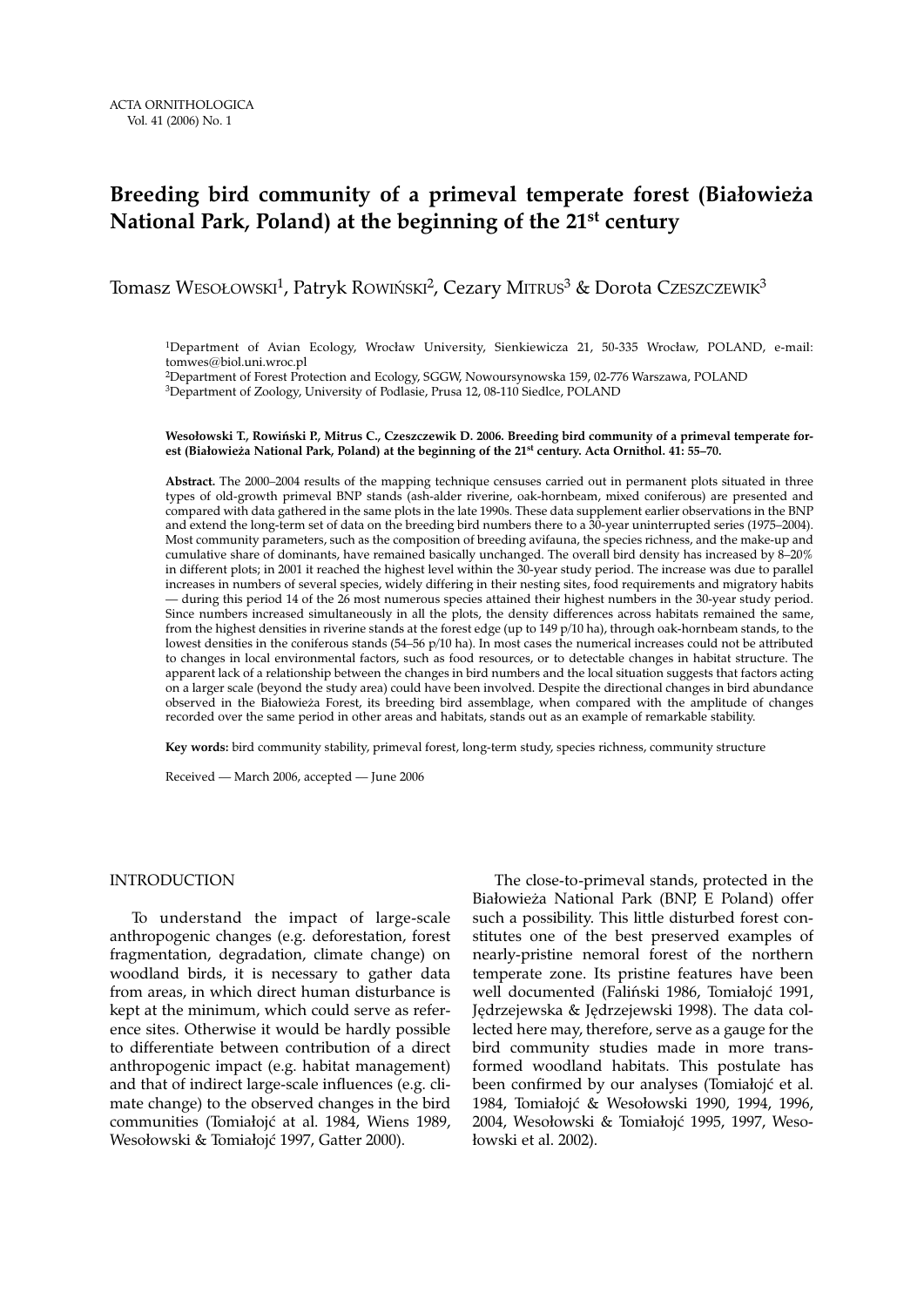ACTA ORNITHOLOGICA Vol. 41 (2006) No. 1 SHORT NOTES

# **Two additional synapomorphies of grebes Podicipedidae and flamingos Phoenicopteridae**

### Albrecht MANEGOLD

Forschungsinstitut Senckenberg, Division of Ornithology, Senckenberganlage 25, D-60325 Frankfurt/Main, GERMANY, e-mail: albrecht.manegold@senckenberg.de

**Manegold A. 2006. Two additional synapomorphies of grebes Podicipedidae and flamingos Phoenicopteridae. Acta Ornithol. 41: 79–82.**

**Abstract.** Sister group relationship of grebes and flamingos is well supported by both molecular and morphological data. Surprisingly, most of the morphological characters now recognized as synapomorphies of grebes and flamingos have long been known in both taxa, but they were never considered to be homologous. The same is true of two additional synapomorphies discussed here, the presence of nail-like ungual phalanges and prominent caudolateral projections on the ventral side of the cervical vertebrae (processus ventrales).

**Key words:** Podicipedidae, Phoenicopteridae, †Palaelodidae, morphology, phylogeny

Received — March 2006, accepted — April 2006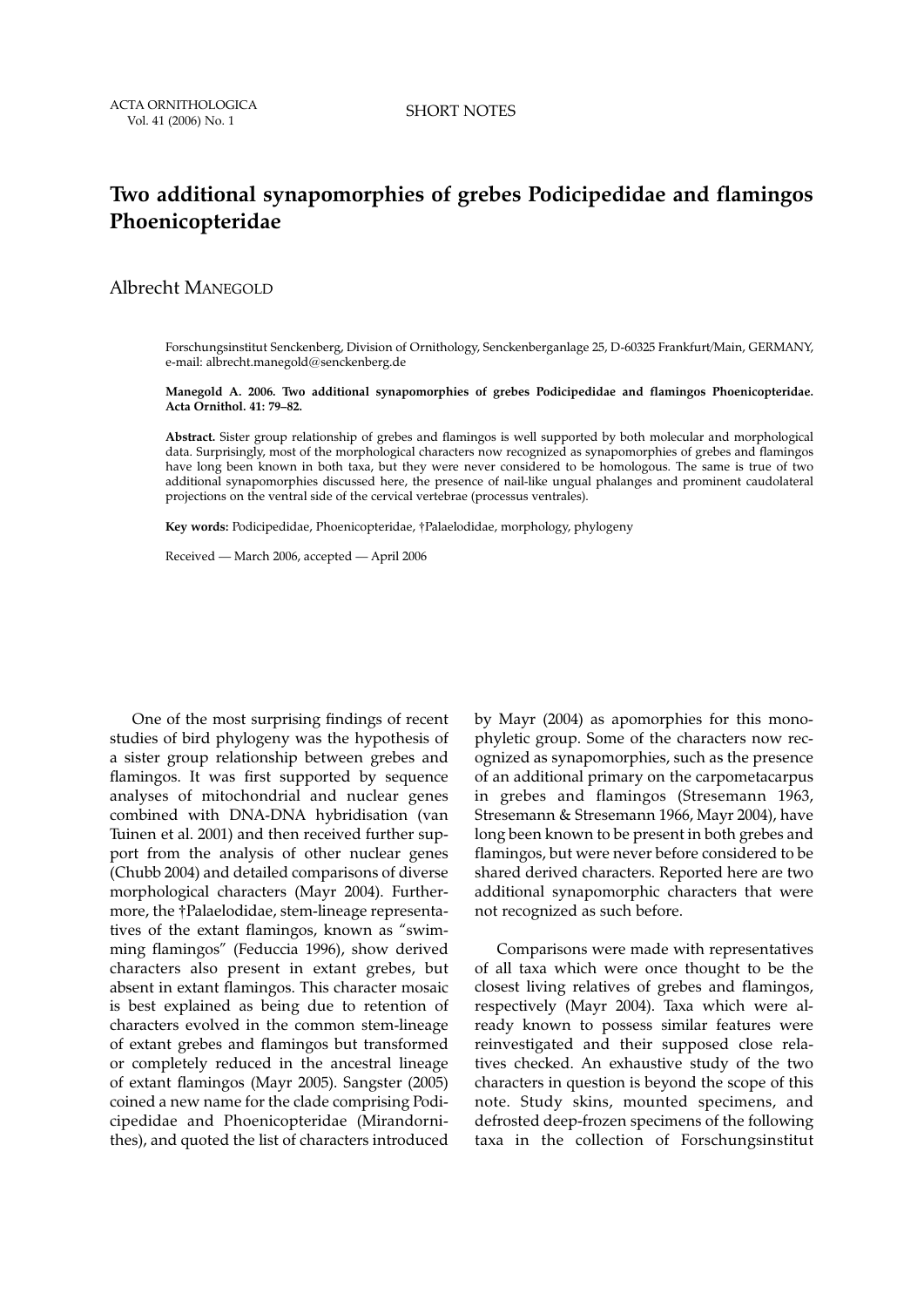## **Significance of the breeding season for autumnal nest-site selection by Tree Sparrows** *Passer montanus*

Jan PINOWSKI<sup>1</sup>, Barbara PINOWSKA<sup>1</sup>, Miłosława BARKOWSKA<sup>2</sup>, Leszek JERZAK<sup>3</sup>, Piotr ZDUNIAK<sup>4</sup> & Piotr TRYIANOWSKI<sup>5</sup>

1Centre of Ecological Research, Polish Academy of Sciences, Dziekanów Leśny, 05–092, Łomianki, POLAND, e-mail: j.pinowski@wp.pl

2Department of Ecology, Institute of Zoology, University of Warsaw, Banacha 2, 02–097 Warszawa, POLAND 3Institute of Biotechnology and Environmental Protection, University of Zielona Góra, Monte Cassino 21b, 65–561 Zielona Góra, POLAND

4Department of Avian Biology and Ecology, Adam Mickiewicz University, Umultowska 89, 61–614 Poznań, POLAND 5Department of Behavioural Ecology, Adam Mickiewicz University, Umultowska 89, 61–614 Poznań, POLAND

**Pinowski J., Pinowska B., Barkowska M., Jerzak L., Zduniak P., Tryjanowski P. 2006. Significance of the breeding season for autumnal nest-site selection by Tree Sparrows** *Passer montanus***. Acta Ornithol. 41: 83–87.**

**Abstract.** The Tree Sparrow is one of the species exhibiting classical autumn sexual behaviour. Autumn nest selection by this species was studied in Central Poland, especially with respect to the history of nest-boxes in the previous breeding season. During the autumn display, Tree Sparrows constructed nests significantly more often in boxes that had been occupied in spring by conspecifics, but only rarely in empty boxes, in boxes where House Sparrow *Passer domesticus*, tits *Parus* sp., Pied Flycatcher *Ficedula hypoleuca*, Redstart *Phoenicurus phoenicurus* had nested, or in boxes used by hymenopterans. During the autumn display, Tree Sparrows showed a preference for boxes where nestlings had hatched. Nests with nestlings in the breeding season are a cue used in selecting nest site in the autumn sexual behaviour.

**Key words:** Tree Sparrow, *Passer montanus*, autumnal nest, nest history, nest selection, public information

Received — Febr. 2006, accepted — June 2006